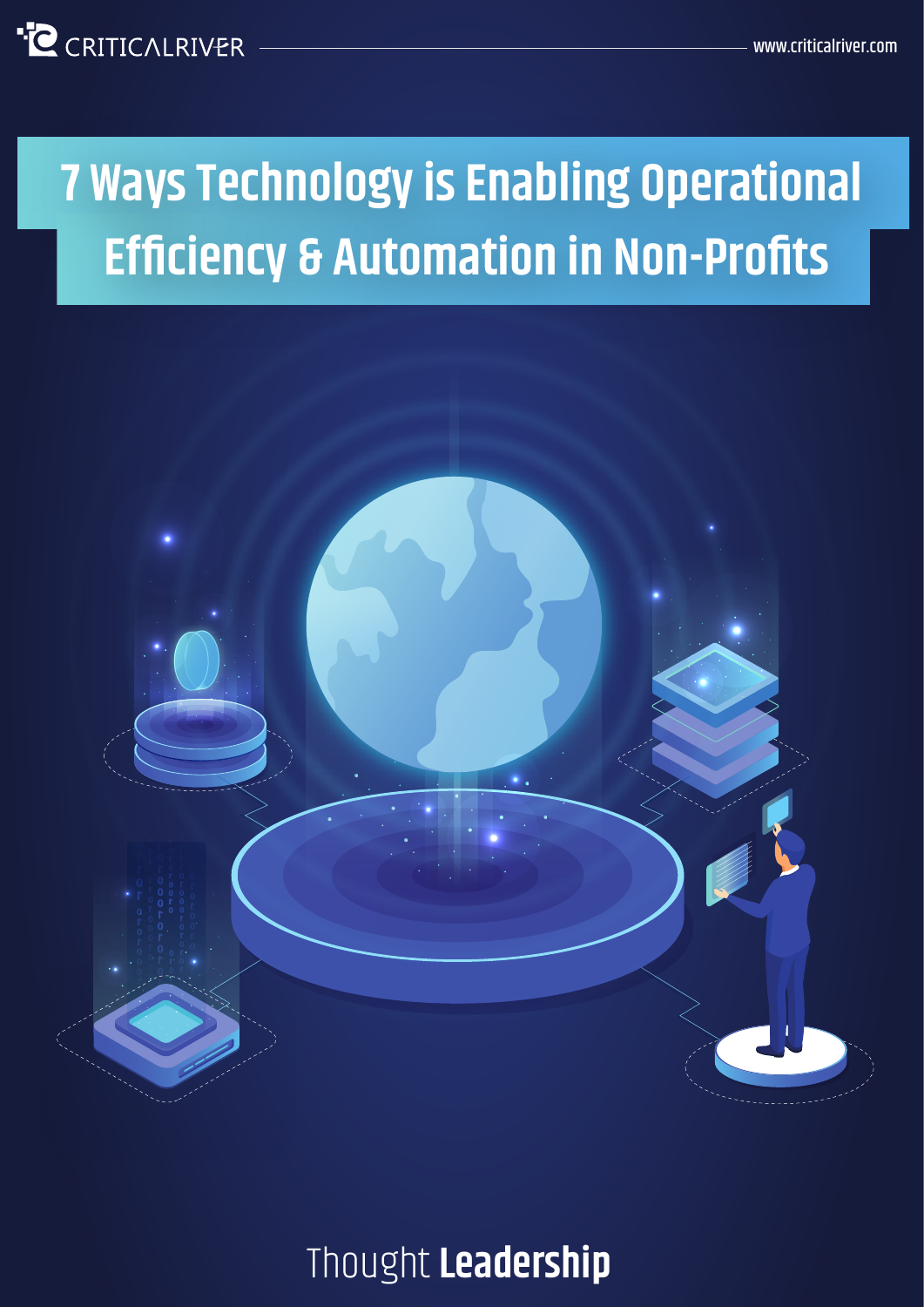Technology can be a fantastic tool to further social change. It can help non-profits increase productivity, improve effectiveness through better collaboration, and prolong services to new societies in need. Technology can also change how a non-profit, or a whole sector of non-profits, fulfills its purpose and effects a lasting impact in its communities.

IT is a vital investment and critical business enabler, not just infrastructure or operating costs. Yet several non-profits still grapple with viewing technology as a crucial investment.

Purposeful IT planning is crucial to ensuring that a non-profit can adopt the most aligned IT solutions and realize its value and social return.

Innovative application of technology can change the entire sector of non-profits by dramatically modifying how they do business, resulting in extremely efficient and scalable organizations.

In this world of highly restrained resources, how can you improve your impact and guard your non-profit's future? You cannot do much without transforming the way you work. Since the current investment levels for attaining the global Development Goals rest flat, the only delta is productivity. Suppose your business can bring a step-change in productivity. In that case, you will be able to succeed over the resource gap, increase your impact, and achieve your mission.

### Here is a look at some significant emerging but fast-maturing technologies that non-profits worldwide can use to improve their operational efficiency & Automation:

#### Data Analytics

Many non-profits in the world still handle most or all their business using paper records. It is a significant barrier for various reasons, including slow document processing and a shortage of real-time insights. Inducing technology helps digitize their records, consolidate multi-department organizations, and overlay AI to get a lot more done in the time they have.

Digitizing records and implementing analytics to identify and fix mistakes in paperwork, and matching a pplicants with relevant job opportunities, help them process more cases.

#### **Blockchain**

Requesting donations is possibly the most significant practical obstacle for non-profits pursuing success and change in the world. The problem involves the tricky process of money switching hands, sometimes over vast distances, and relying on third parties to confirm the transaction's authenticity. It all sums up to a timeintensive and costly process.

Blockchain technology enables quick and secure soliciting of donations from across the world using its ledger. It saves non-profits substantial time and money spent on currency exchange charges and other costs.

#### Cloud Solutions

Non-profit organizations could significantly profit from cloud solutions. Most organizations are currently only using everyday tasks like email. Suppose they were to try cloud-based accounting, administration, and fundraising solutions. In that case, they would be able to reduce their operational expenses in the longer run. Transit to the cloud becomes even more significant when we think about the pervasive nature of mobile devices.

By shifting to complete Cloud-based systems, you can effortlessly store data, access shared data, collaborate, and stay in touch with team members.

#### Social Media

Using different social platforms to advertise your message, communicate with like-minded people, and educating them on your cause is imperative for non-profits.

Thus, non-profits that are adopting social media platforms are more prone to be noticed. Because of the unbelievable statistics, online distinctness through social media is a trend that will be prevalent for years to come.